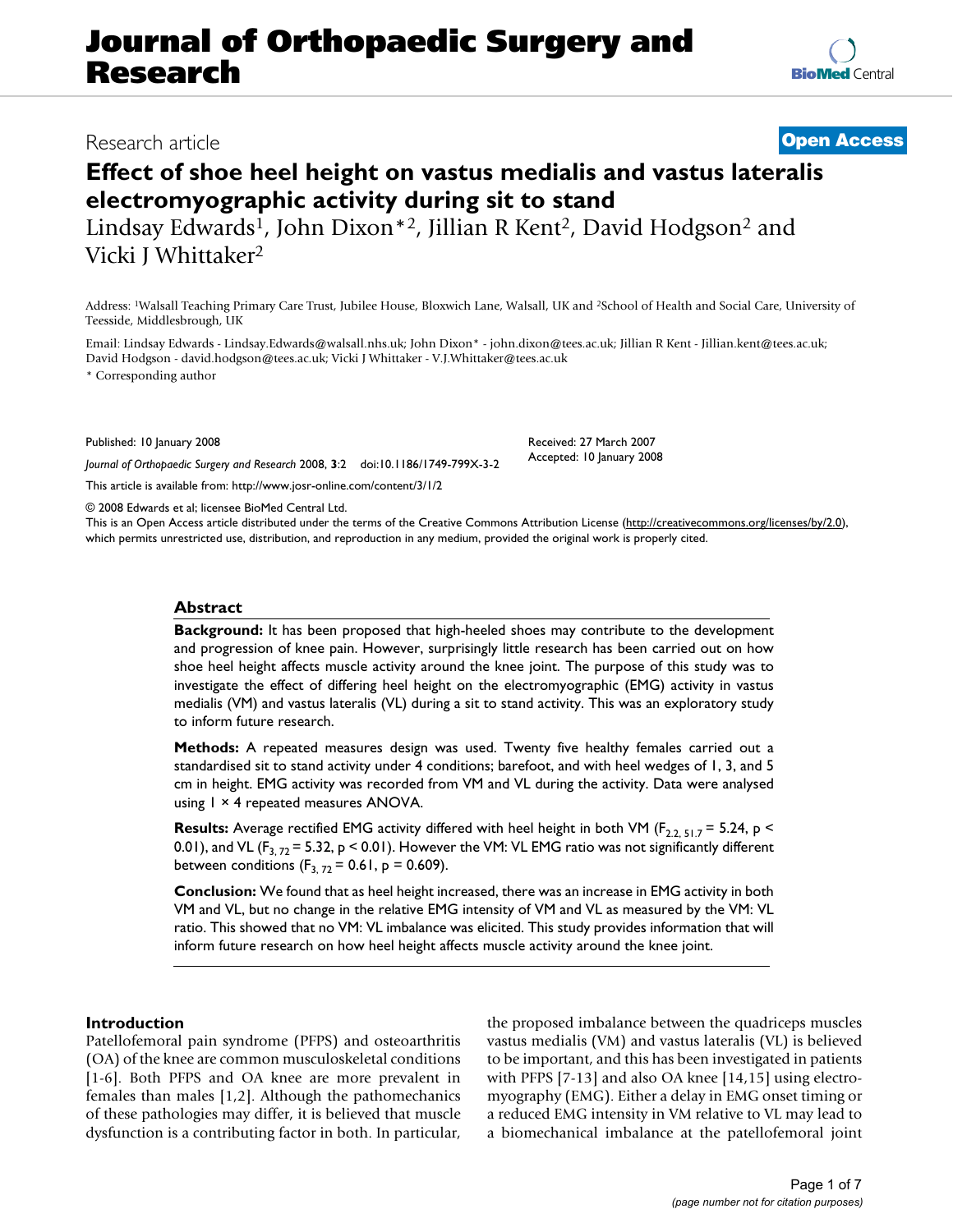[16], and patellofemoral malalignment has been suggested to be one of the major causes of PFPS [3,4,6,17].

It has been proposed that high-heeled shoes may contribute to the development and progression of knee OA [18,19]. In a recent survey [20], the American Podiatric Medical Association ascertained that 62% of American women wear heels over two inches in height regularly and that these are considered high heels. As this is a possible risk factor that may contribute to knee pathologies in women, and one that can be modified, it warrants attention. However, this area has received surprisingly little consideration. Despite the higher prevalence of PFPS and OA knee in females compared to males, how shoe heel height affects VM and VL EMG activation, and their relative levels as measured by the VM: VL ratio, has not been investigated.

There is some evidence to suggest that shoe heel height may affect muscle activation. Hertel et al [21] reported that lateral and medial orthotics increased EMG activity in VM and decreased EMG activity in VL. High heels have been shown to elicit greater activity in rectus femoris, and cause larger vertical and anterior-posterior ground reaction forces during gait [22], and also to increase erector spinae and tibialis anterior EMG activity [23]. In addition, it has been reported that high-heeled shoes increase the external adduction moment at the knee joint [19], implying an increased medial compartment load. This may affect muscle activity around the knee joint, and theoretically could manifest as either an increase in VM activity, as observed by Hertel et al [21] above, or a reduction in VM activity from inhibitory mechanisms elicited by altered biomechanical forces at the knee joint.

Much of the above research focuses on gait, because it is appreciated that repetitive loading is an important factor in these knee pathologies. However it has been observed that VL activity is not affected by wearing heels during gait [23]. In contrast, the effect of heel height on VM and VL muscle activation during sit-to-stand has not been studied. As this is a task with greater muscle demand than gait, it is possible that any effect of heel height on muscle activation patterns may be greater and more detectable than in gait.

The aim of this exploratory study was therefore to investigate the effect of differing heel height on the EMG activity in VM and VL during sit to stand. It was hypothesised, because of possible alterations to mechanical alignment, stability and moments at the knee joint, and somatosensory afferent signalling, that increasing heel height would elicit increased VM activity, relative to that of VL, to stabilise the patellofemoral joint.

# **Methods**

An exploratory repeated measures study was carried out.

# *Participants*

Twenty five healthy females participated in the study, mean (SD) age 24.4 (2.1) years, height 1.65 (0.07) m, body mass 64.2 (11.5) kg, BMI 23.5 (3.7) kg/m2. Thirtyone females were recruited for this study but six were excluded due to recent knee pathologies. These were selected, using convenience sampling, from the female population of the University of Teesside, accessed through email, targeting the MSc and BSc physiotherapy courses. Participants had to be female, and accustomed to wearing high heels, although not necessarily on a daily basis, in agreement with previous literature [22]. Participants were excluded if they had chronic ankle or knee problems, or had experienced ankle or knee injuries in the previous twelve months. The School of Health and Social Care Ethics Committee of the University of Teesside granted ethical approval for the study. All participants gave informed written consent to participate in the study.

# *Instrumentation and procedure*

Surface EMG (BIOPAC Inc., USA) was used to measure the activity of VM and VL. The BIOPAC system comprised an MP100 data acquisition unit, and high level transducer HLT100 coupled to a universal interface module UIM100C. EMG signals were digitised, stored and analysed using AcqKnowledge software version 3.5.3.

After cleaning the skin with isopropyl alcohol, active surface EMG recording electrodes (BIOPAC Inc., USA, TSD150B, Ag/Ag Cl, diameter 11.4 mm, electrode spacing 20 mm centre to centre, with a built in 350× amplification and a 3 dB bandpass of 12 to 500 Hz) were placed on VM and VL at standardized sites on the dominant leg, determined as the one with which they would kick a ball. The electrodes were oriented in the estimated direction of the muscle fibres [24]. The VM electrode was positioned 4 cm superior to and 3 cm medial to the superomedial border of the patella, and orientated 55° to the femur [13]. The electrode for VL was situated 10 cm superior and 7 cm lateral to the superior patella border, and then oriented 15° to the femur [13]. Hypoallergenic conductive gel (Lectron II, Pharmaceutical Innovations Inc., USA) was applied to the electrodes to facilitate electrical contact with the skin surface. A ground electrode (Blue Sensor®) was attached to the contralateral tibial tuberosity. All electrodes were taped to the skin to reduce movement artifacts and remained in place throughout the study. The EMG data were recorded at a sampling rate of 1000 Hz.

Participants carried out three repetitions of a sit to stand task under each of four conditions; barefoot, and with heel heights of 1 cm, 3 cm and 5 cm. In order to mimic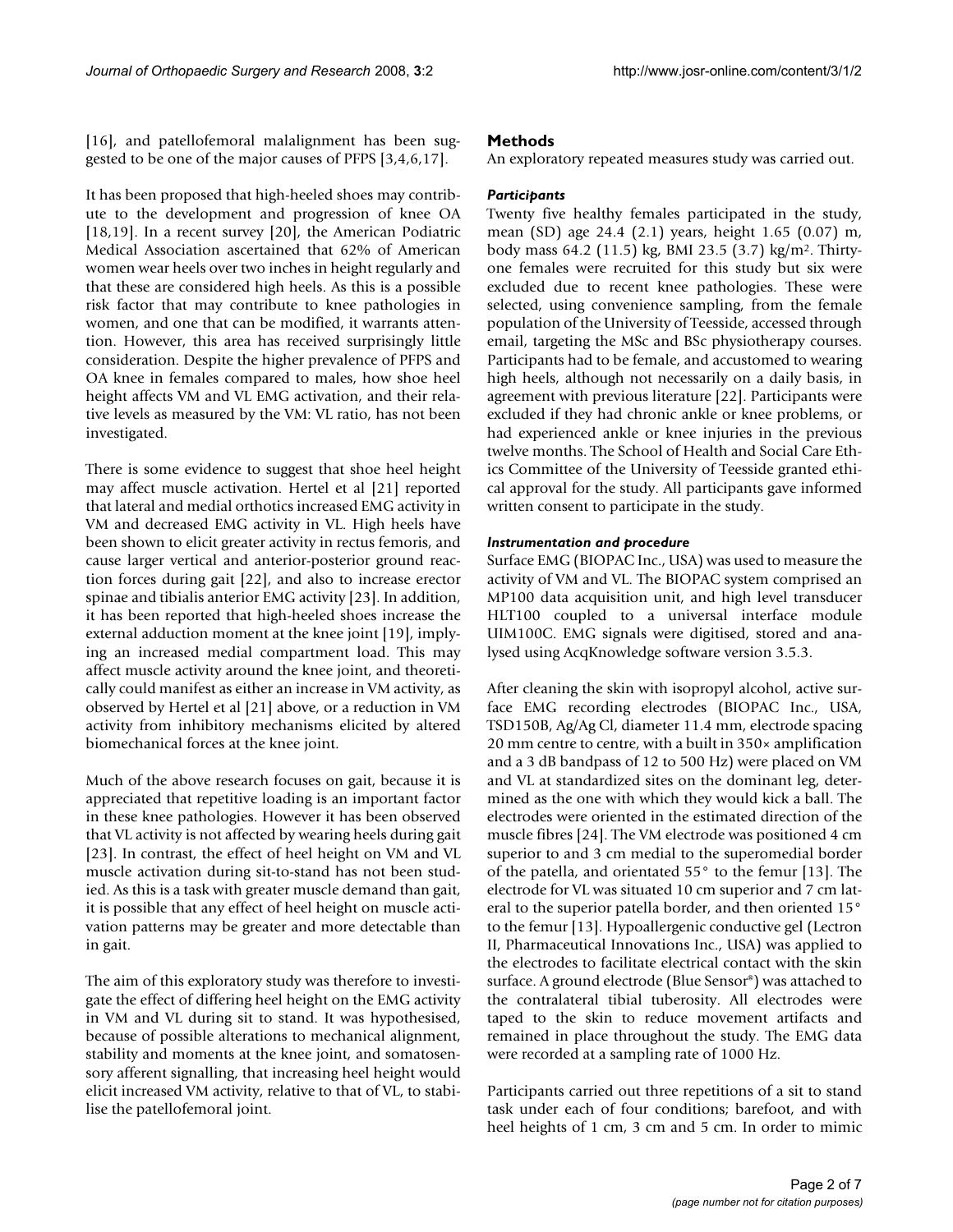shoes with these different heel heights, cork wedges of these specific heights were constructed. Cork wedge or heel block methods have been used in previous studies [25,26]. Despite having some limitations [26], this method allowed us to overcome methodological issues associated with the standardisation of heel height when participants wear their own shoes [19]. To establish an approximate size, four females with shoe sizes varying from size 4 to 8 had their feet measured. The wedges were made 12 cm long to approximate average foot size of the participant group. They had a wide base as these are considered the most sensible amongst women of any age [19]. A mean width of 10 cm was established, and to allow for variation the wedges were constructed 12 cm wide. Three heights were constructed 1 cm, 3 cm and 5 cm, with the 5 cm constituting the high heel height in agreement with Gefen et al. [27]. The lowest height of 1 cm has been described as equivalent to a typical shoe heel elevation [22]. A middle height was chosen to establish any changes between the heights. An example of the wedge is shown in Figure 1.

Each participant was requested to remove shoes and socks to maintain safety. The order in which the heel height conditions were tested was randomised by allowing the participants to choose a numbered card prior to each condition. The cards were numbered 1 to 4, relating to the 4 conditions, placed face down, and the choice of card order indicated the condition order. Participants were seated on a standard chair of height 47 cm, with their feet a comfortable width apart. Foot position was kept the same between tests. For the wedge conditions, every participant was positioned on the cork wedges so that they mimicked



**Figure 1** Cork wedge methodology used.

wearing heels, with the forefoot and toes on the floor and the heel at the back of the wedge. They were then asked to stand, in their own time without using their arms to assist, and remain standing until requested to sit. The subjects remained standing for approximately 30 seconds before being asked to sit. After five seconds of sitting they were asked to stand again, using the same instructions. Participants carried out three sit to stands for each condition.

# *Data processing*

In this study, EMG normalisation was not required because the participants acted as their own control and all procedures were performed in the same session, without the electrode positions being altered [28]. Using the Acq-Knowledge 3.5.3 software, a 20 Hz high pass filter was firstly applied to the raw data to remove any movement artifacts and then the raw EMG was processed using a root mean square moving window of 50 ms duration [29,30]. For each participant, the average rectified value (ARV) [31] was calculated for VM and VL in each sit to stand repetition by dividing the EMG integral by the contraction time interval. To determine the cut-off points for each EMG burst, the onset was determined as the point at which the signal exceeded the mean resting value of a 300 ms window prior to activity, by more than 3 standard deviations for over 30 ms [32,33], and the cessation point was the point at which the signal was less than or equal to the mean resting value plus 3 standard deviations of a 300 ms window after standing for more than 30 ms. It was necessary to use two separate thresholds, as often once participants were standing, having finished the sit to stand, the EMG signal did not quite return to the threshold for onset, the quadriceps being very slightly active in standing, as has been previously reported [34]. The data were visually checked to ensure artifacts were not incorrectly identified as onsets. The EMG ARV values of VM and VL were then averaged over the three repetitions for each condition. In addition, the mean VM and VL EMG ARV data for each participant were then used to calculate the ratio of VM: VL EMG activity for each condition.

### *Statistical analysis*

Data were analysed using the Statistical Package for Social Sciences (SPSS) version 11.5. The separate EMG ARV data for VM and VL, and the data for the VM: VL ratio were all tested for statistical significance. For each of these variables, a  $1 \times 4$  repeated measures analysis of variance (ANOVA) was carried out to determine statistically significant differences between the four conditions. The level of statistical significance was set at 0.05. Where the assumption of sphericity was violated, a Greenhouse-Geisser correction was applied. Where the ANOVA showed a significant difference, post hoc pairwise comparisons were used to identify where specific differences occurred, with Bonferroni adjustments for the use of multiple com-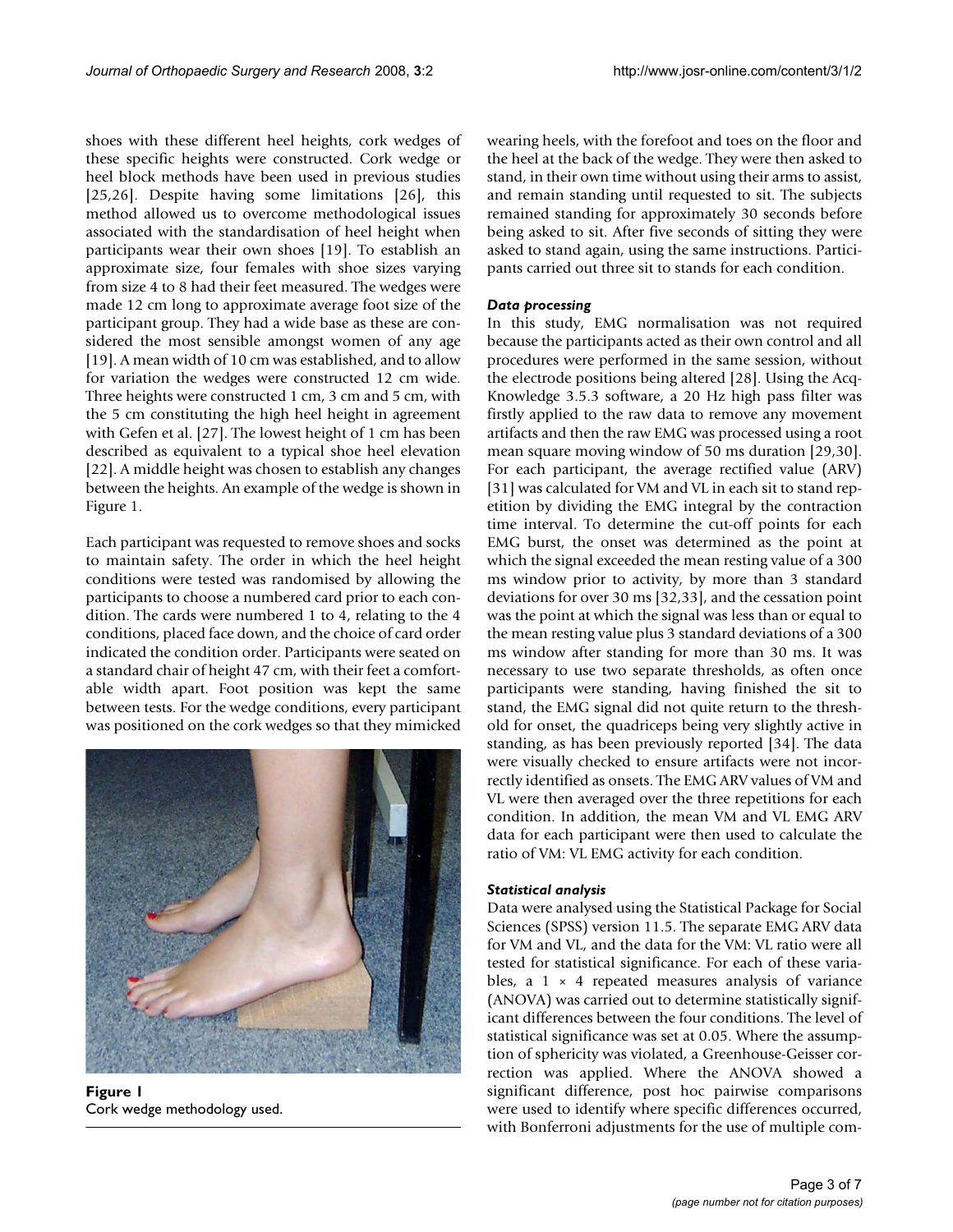parisons. Additionally, intraclass correlation coefficients (ICC 3, 3) were calculated for the ARV of VM and VL to assess the repeatability of the 3 repetitions during each of the four conditions.

### **Results**

A typical EMG trace showing raw VM and VL muscle activity during sit to stand in the barefoot and 5 cm condition is displayed in Figure 2. The mean (SD) EMG ARV data for VM and VL are shown in Table 1. The EMG activity was significantly different by condition for VM ( $F_{2,2, 51.7}$  = 5.24,  $p < 0.01$ ), and for VL ( $F_{3, 72} = 5.32$ ,  $p < 0.01$ ). The mean differences and 95% confidence intervals between the conditions are presented in Table 2. The pairwise comparisons with Bonferroni adjustments revealed that for VM the difference between barefoot and 5 cm heels was statistically significant ( $p < 0.01$ ). For VL there were statistically significant differences between barefoot and 3 cm heels ( $p < 0.01$ ) and barefoot and 5 cm heels ( $p < 0.05$ ).

The mean (SD) VM: VL EMG ARV ratios were 1.68 (0.87) for the barefoot condition, 1.72 (0.75) for 1 cm heels, 1.76 (0.81) for 3 cm heels, and 1.72 (0.81) for 5 cm heels, as shown in Figure 3. The repeated measures ANOVA revealed that the difference between the conditions in the VM:VL ratio was not statistically significant (F3, 72 = 0.61,  $p = 0.609$ ).

The ICC analysis revealed high repeatability for the three ARV values of VM and VL during each condition, with all ICC (3, 3) values being 0.9 or greater. The ICC (3, 3) values ranged from 0.90 for VM in the 1 cm heel height to 0.96 for VM in the 3 cm heel height.

### **Discussion**

The results of this study showed that increasing heel height caused increases in EMG activity in both VM and VL that were statistically significant in certain conditions. The 1 cm heel did not elicit significantly greater EMG intensity than the barefoot condition in either VM or VL. For VL the increase at 3 cm and 5 cm reached statistical significance, as did the increase at 5 cm for VM. However, heel height did not significantly affect the VM: VL EMG

**Table 1: Average rectified values of EMG activity of VM and VL during sit to stand**

| Heel Height     | Mean (Standard Deviation) EMG activity $(\mu V)$ |             |
|-----------------|--------------------------------------------------|-------------|
|                 | VM.                                              | VI          |
| <b>Barefoot</b> | 84.5 (53.7)                                      | 52.5 (28.0) |
| I cm            | 96.4 (55.4)                                      | 57.3 (26.5) |
| 3 cm            | 104.2(68.2)                                      | 61.3(32.5)  |
| 5 cm            | 102.5(60.5)                                      | 62.0 (29.9) |

**Table 2: Mean (95% confidence interval) difference between conditions in average rectified values of EMG activity (**µ**V) of VM and VL during sit to stand**

| Comparison                       | VM                           | VI                            |
|----------------------------------|------------------------------|-------------------------------|
| Barefoot v I cm                  | $11.9$ (-3.6 to 27.4)        | 4.9 (-3.2 to 13.0)            |
| Barefoot v 3 cm                  | 19.8 (-1.6 to 41.1)          | 8.8 (2.1 to 15.6) **          |
| Barefoot v 5 cm                  | 18.0 (5.8 to 30.3) **        | 9.5 (1.3 to 17.8) *           |
| $1 \text{ cm} \vee 3 \text{ cm}$ | 7.8 (-9.2 to 24.8)           | $3.9$ (-3.7 to 11.6)          |
| $1 \text{ cm} \vee 5 \text{ cm}$ | 6.1 (-7.5 to 19.7)           | 4.6 $(-3.6 \text{ to } 13.0)$ |
| $3 \text{ cm} \vee 5 \text{ cm}$ | $-1.7$ ( $-15.6$ to $12.1$ ) | $0.7$ (-6.5 to 8.0)           |

\*Significant at  $p < 0.05$ , \*\*Significant at  $p < 0.01$ 

ratio, indicating that the relative activity in both muscles was similar. These results therefore show that carrying out a sit to stand task wearing high heels requires greater muscle activation in both VM and VL, but there is no evidence that this causes any significant imbalance between VM and VL.

A comparison of the results of the present study with those previously published is interesting. To the authors' knowledge, no studies of heeled gait have evaluated both VM and VL activity, and only two have investigated any quadriceps muscle EMG activity [22,23]. Stefanyshyn et al. [22] evaluated EMG in rectus femoris during gait, and reported that this was significantly increased with heel height increases. Lee et al. [23] measured EMG of VL and observed that the effect of increasing heel height on EMG during gait was not statistically significant. Differences in the relative levels of EMG activity in VM and VL have been found to result from alterations in normal knee mechanics. Hertel et al. [21] evaluated the effect of orthotics rather



#### **Figure 2**

Representative raw electromyographic data during sit to stand. Left trace shows barefoot condition, right trace shows 5 cm heel height.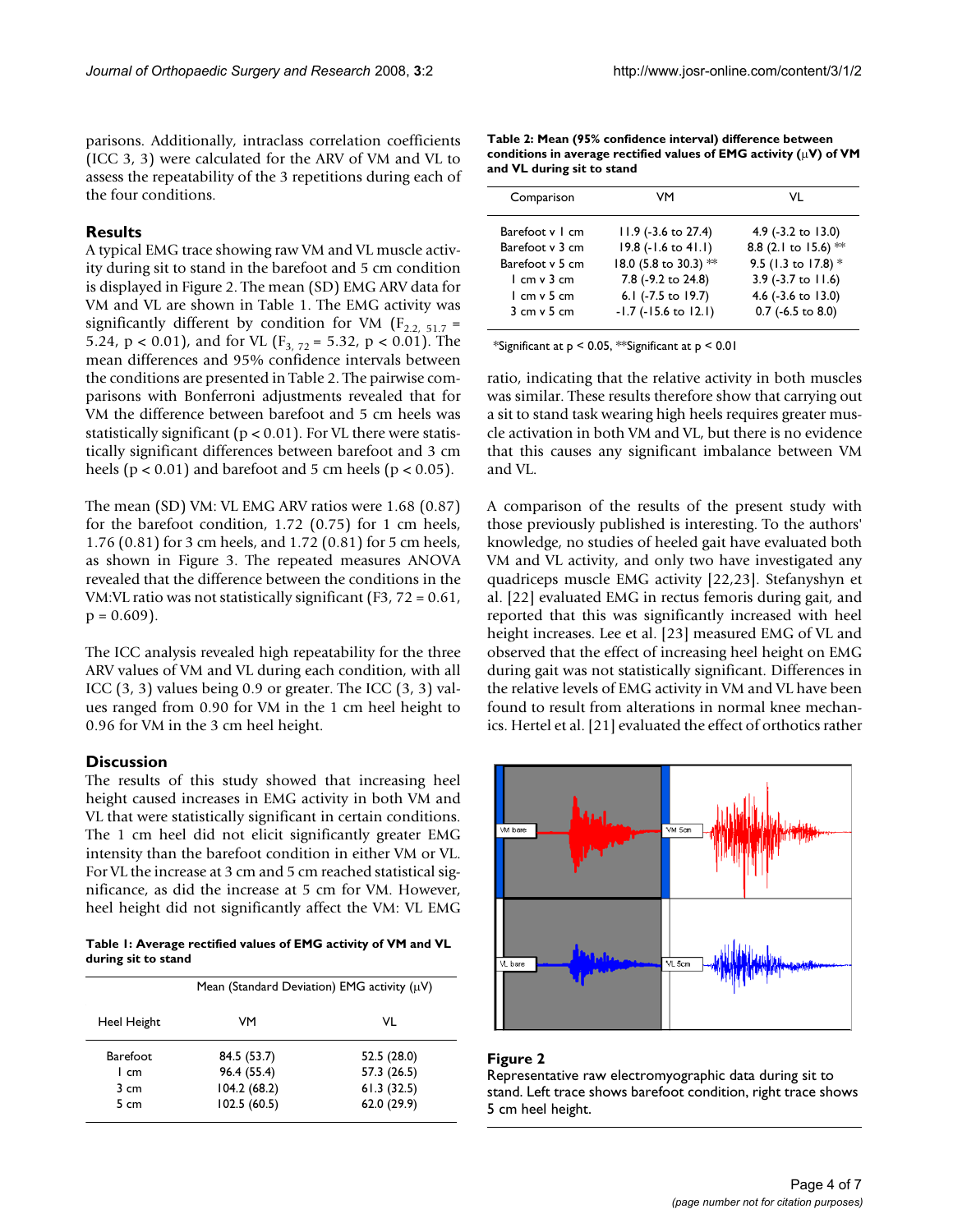

Figure 3 Mean vastus medialis: vastus lateralis average rectified EMG ratios during sit to stand under the four conditions.

than normal shoe heel height. During single leg squat and lateral step down activities, it was found that orthotics increased EMG intensity in VM and gluteus medius, but not in VL. Physiotherapeutic patellar taping has been shown to increase the VM:VL ratio during a squat [35]. Studies of experimental knee effusion have observed greater levels of inhibition in VM than VL [36-38]. Had the present study found an alteration or imbalance in the VM: VL ratio when wearing heels, this could have been a mechanism by which heels were an influencing factor in knee pathologies.

The results of the present study provide some clinically relevant information on how muscle activation strategies are affected by heel height. A VM: VL imbalance is understood to be a major factor in PFPS [5], and it is worthy of note that no imbalance in the VM: VL ratio was elicited by change of heel height. In addition, an increased internal knee abduction moment may play a role in development of PFPS [17]. Larger internal moments, generated by muscle or soft tissue forces on the lateral aspect of the knee, may increase the lateral force on the patella and elicit pain. In contrast, in OA knee, an increased external knee adduction moment, generated by the ground reaction force and the lever arm, is associated with a greater medial compartment load that leads to medial compartment OA [39]. This external adduction moment is counterbalanced by the internal knee abduction moment. The effect of high heels on the moments at the knee is believed to be clinically important [19]. Kerrigan et al [19] suggested caution when wearing high heeled shoes but called for further research around the effect of variable heel height, using

standardised controls, as we have done here. Our VM: VL results show no evidence that any medial: lateral muscle imbalance is generated with changing heel height, and therefore are not suggestive of muscle activation patterns that increase the internal knee abduction moment.

There are limitations to the current study, and areas that can be developed further. The lack of kinematic and kinetic data means that confounding variables may be present. However this is common to many EMG studies [21,33,35,40], and does not prevent them contributing to the advancement of knowledge and informing future work. The use of cork wedges to simulate shoe heel height is not a perfect model, as discussed by Franklin et al. [26], and hence this limits the generalisability of these results. Actual high-heeled shoes generally have a narrower base that affects centre of pressure and ground reaction forces [26], and would elicit far greater balance challenges for muscle coordination. Therefore it should be clear that these results relate to the effect of shoe heel height, rather than to shoe heel type. Only a single activity, sit to stand, was studied, and this should be followed up with evaluation during activities such as gait and stair descent, and also after muscle fatigue, which could influence the outcome. The group of participants observed here consisted of young asymptomatic participants and these findings may not be generalisable to older populations. Finally, this study also used a relatively small sample size, and hence the results should be treated with care, and followed up in a larger study. Of note, the VL EMG intensity was statistically significantly different from barefoot with a 3 cm heel, whereas for VM the difference from baseline did not reach significance until 5 cm. However, as the confidence interval for the VM difference at 3 cm only just crossed the null value (Table 2), this could well be due to a lack of study power, rather than a true difference in effect between the muscles. It is possible that the differences in the VM: VL ratio could reach statistical significance in a much larger study, or in sub-groups with particular characteristics. However, the altered heel height here was sufficient to elicit significantly increased activity in both VM and VL. Therefore despite these issues, this study provides information that will inform further research and add to the evidence base of how heel height affects muscle activity around the knee joint.

#### **Conclusion**

This study found that in healthy females, as heel height increased, there was an increase in EMG activity in both VM and VL during the sit to stand activity. This was statistically significant at 3 and 5 cm for VL, but only at 5 cm for VM. No statistically significant change was observed in the relative levels of muscle activity as measured by the VM: VL ratio. Considering the proposed importance of these muscles in knee stability, and OA and PFPS, it is nec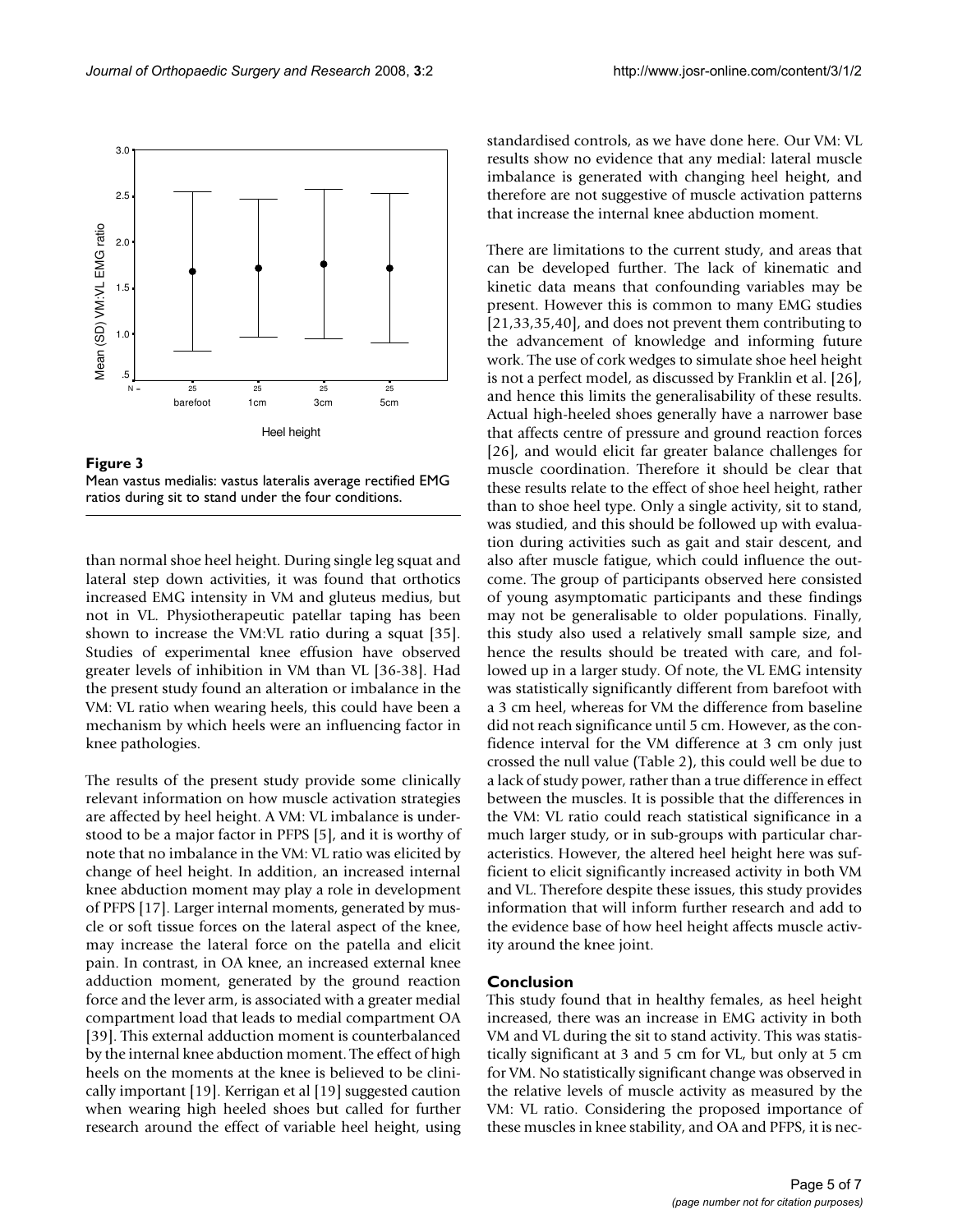essary to investigate the effect of heel height on activation of these muscles. This is especially important considering the number of females that report wearing heels over two inches in height regularly [20].

#### **Competing interests**

The author(s) declare that they have no competing interests.

#### **Authors' contributions**

All authors participated in the conception and design of the study. LE collected the data. LE, JD, DH and VJW carried out data analysis. All authors participated in the drafting, progress and revision of the manuscript.

#### **Acknowledgements**

The authors would like to thank all the participants who took part. The study was carried out as part of an MSc degree in Allied Health Professional Studies (Physiotherapy) at the University of Teesside, School of Health and Social Care.

#### **References**

- 1. DeHaven KE, Lintner DM: **[Athletic injuries: comparison by age,](http://www.ncbi.nlm.nih.gov/entrez/query.fcgi?cmd=Retrieve&db=PubMed&dopt=Abstract&list_uids=3752362) [sport, and gender.](http://www.ncbi.nlm.nih.gov/entrez/query.fcgi?cmd=Retrieve&db=PubMed&dopt=Abstract&list_uids=3752362)** *American Journal of Sports Medicine* 1986, **14:**218-224.
- 2. Davis MA, Ettinger WH, Neuhaus JM, Mallon KP: **[Knee osteoarthri](http://www.ncbi.nlm.nih.gov/entrez/query.fcgi?cmd=Retrieve&db=PubMed&dopt=Abstract&list_uids=2066950)[tis and physical functioning: evidence from the NHANES I](http://www.ncbi.nlm.nih.gov/entrez/query.fcgi?cmd=Retrieve&db=PubMed&dopt=Abstract&list_uids=2066950) [Epidemiologic Follow up Study.](http://www.ncbi.nlm.nih.gov/entrez/query.fcgi?cmd=Retrieve&db=PubMed&dopt=Abstract&list_uids=2066950)** *Journal of Rheumatology* 1991, **18:**591-598.
- 3. Grabiner MD, Koh TJ, Draganich LF: **Neuromechanics of the patellofemoral joint.** *Medicine and Science in Sports and Exercise* 1994, **26:**10-21.
- 4. Callaghan MJ, Oldham JA: **[The role of quadriceps exercise in the](http://www.ncbi.nlm.nih.gov/entrez/query.fcgi?cmd=Retrieve&db=PubMed&dopt=Abstract&list_uids=8724204) [treatment of patellofemoral pain syndrome.](http://www.ncbi.nlm.nih.gov/entrez/query.fcgi?cmd=Retrieve&db=PubMed&dopt=Abstract&list_uids=8724204)** *Sports Medicine* 1996, **21:**384-391.
- 5. McConnell J: **The management of chondromalacia patellae: a long term solution.** *Australian Journal of Physiotherapy* 1986, **32:**215-223.
- 6. McConnell J: **[The physical therapist's approach to patellofem](http://www.ncbi.nlm.nih.gov/entrez/query.fcgi?cmd=Retrieve&db=PubMed&dopt=Abstract&list_uids=12365233)[oral disorders.](http://www.ncbi.nlm.nih.gov/entrez/query.fcgi?cmd=Retrieve&db=PubMed&dopt=Abstract&list_uids=12365233)** *Clinics in Sports Medicine* 2002, **21:**363-387.
- 7. Souza DR, Gross MT: **[Comparison of vastus medialis obliquus:](http://www.ncbi.nlm.nih.gov/entrez/query.fcgi?cmd=Retrieve&db=PubMed&dopt=Abstract&list_uids=2008454) vastus lateralis muscle integrated electromyographic ratios [between healthy subjects and patients with patellofemoral](http://www.ncbi.nlm.nih.gov/entrez/query.fcgi?cmd=Retrieve&db=PubMed&dopt=Abstract&list_uids=2008454) [pain.](http://www.ncbi.nlm.nih.gov/entrez/query.fcgi?cmd=Retrieve&db=PubMed&dopt=Abstract&list_uids=2008454)** *Physical Therapy* 1991, **71:**310-316.
- 8. Voight ML, Wieder DL: **[Comparative reflex response times of](http://www.ncbi.nlm.nih.gov/entrez/query.fcgi?cmd=Retrieve&db=PubMed&dopt=Abstract&list_uids=2039064) vastus medialis obliquus and vastus lateralis in normal sub[jects and subjects with extensor mechanism dysfunction: an](http://www.ncbi.nlm.nih.gov/entrez/query.fcgi?cmd=Retrieve&db=PubMed&dopt=Abstract&list_uids=2039064) [electromyographic study.](http://www.ncbi.nlm.nih.gov/entrez/query.fcgi?cmd=Retrieve&db=PubMed&dopt=Abstract&list_uids=2039064)** *American Journal of Sports Medicine* 1991, **19:**131-137.
- 9. Cerny K: **[Vastus medialis oblique/vastus lateralis muscle](http://www.ncbi.nlm.nih.gov/entrez/query.fcgi?cmd=Retrieve&db=PubMed&dopt=Abstract&list_uids=7644571) [activity ratios for selected exercises in persons with and](http://www.ncbi.nlm.nih.gov/entrez/query.fcgi?cmd=Retrieve&db=PubMed&dopt=Abstract&list_uids=7644571) [without patellofemoral pain syndrome.](http://www.ncbi.nlm.nih.gov/entrez/query.fcgi?cmd=Retrieve&db=PubMed&dopt=Abstract&list_uids=7644571)** *Physical Therapy* 1995, **75:**672-683.
- 10. Karst GM, Willett GM: **[Onset timing of electromyographic](http://www.ncbi.nlm.nih.gov/entrez/query.fcgi?cmd=Retrieve&db=PubMed&dopt=Abstract&list_uids=7659741) activity in the vastus medialis oblique and vastus lateralis [muscles in subjects with and without patellofemoral pain](http://www.ncbi.nlm.nih.gov/entrez/query.fcgi?cmd=Retrieve&db=PubMed&dopt=Abstract&list_uids=7659741) [syndrome.](http://www.ncbi.nlm.nih.gov/entrez/query.fcgi?cmd=Retrieve&db=PubMed&dopt=Abstract&list_uids=7659741)** *Physical Therapy* 1995, **75:**813-823.
- 11. Powers CM, Landel R, Perry J: **[Timing and intensity of vastus](http://www.ncbi.nlm.nih.gov/entrez/query.fcgi?cmd=Retrieve&db=PubMed&dopt=Abstract&list_uids=8790273) [muscle activity during functional activities in subjects with](http://www.ncbi.nlm.nih.gov/entrez/query.fcgi?cmd=Retrieve&db=PubMed&dopt=Abstract&list_uids=8790273) [and without patellofemoral pain.](http://www.ncbi.nlm.nih.gov/entrez/query.fcgi?cmd=Retrieve&db=PubMed&dopt=Abstract&list_uids=8790273)** *Physical Therapy* 1996, **76:**946-955.
- 12. Sheehy P, Burdett RG, Irrgang JJ, VanSwearingen J: **[An electromyo](http://www.ncbi.nlm.nih.gov/entrez/query.fcgi?cmd=Retrieve&db=PubMed&dopt=Abstract&list_uids=9617728)[graphic study of vastus medialis oblique and vastus lateralis](http://www.ncbi.nlm.nih.gov/entrez/query.fcgi?cmd=Retrieve&db=PubMed&dopt=Abstract&list_uids=9617728) [activity while ascending and descending steps.](http://www.ncbi.nlm.nih.gov/entrez/query.fcgi?cmd=Retrieve&db=PubMed&dopt=Abstract&list_uids=9617728)** *J Orthop Sports Phys Ther* 1998, **27(6):**423-429.
- Cowan SM, Bennell KL, Hodges PW, Crossley KM, McConnell J: **Delayed onset of electromyographic activity of vastus medialis obliquus relative to vastus lateralis in subjects with patel-**

**lofemoral pain syndrome.** *Archives of Physical Medicine and Rehabilitation* 2001, **82:**183-189.

- 14. Dixon J, Howe TE, Kent JR, Whittaker VJ: **VMO-VL reflex latency difference between quadriceps components in osteoarthritic and asymptomatic knees.** *Advances in Physiotherapy* 2004, **6:**166-172.
- 15. Hinman RS, Bennell KL, Metcalf BR, Crossley KM: **Temporal activity of vastus medialis obliquus and vastus lateralis in symptomatic knee osteoarthritis.** *American Journal of Physical Medicine and Rehabilitation* 2002, **81:**684-690.
- 16. Neptune RR, Wright IC, van den Bogert AJ: **[The influence of](http://www.ncbi.nlm.nih.gov/entrez/query.fcgi?cmd=Retrieve&db=PubMed&dopt=Abstract&list_uids=10936434) [orthotic devices and vastus medialis strength and timing on](http://www.ncbi.nlm.nih.gov/entrez/query.fcgi?cmd=Retrieve&db=PubMed&dopt=Abstract&list_uids=10936434) [patellofemoral loads during running.](http://www.ncbi.nlm.nih.gov/entrez/query.fcgi?cmd=Retrieve&db=PubMed&dopt=Abstract&list_uids=10936434)** *Clinical Biomechanics* 2000, **15:**611-618.
- 17. Stefanyshyn DJ, Stergiou P, Lun VMY, Meeuwisse WH, Worobets JT: **[Knee angular impulse as a predictor of patellofemoral pain](http://www.ncbi.nlm.nih.gov/entrez/query.fcgi?cmd=Retrieve&db=PubMed&dopt=Abstract&list_uids=16735584) [in runners.](http://www.ncbi.nlm.nih.gov/entrez/query.fcgi?cmd=Retrieve&db=PubMed&dopt=Abstract&list_uids=16735584)** *American Journal of Sports Medicine* 2006, **34:**1844-1851.
- 18. Cimmino MA, Parodi M: **Risk factors for osteoarthritis.** *Seminars in Arthritis and Rheumatism* 2004, **34:**29-34.
- 19. Kerrigan DC, Johansson JL, Bryany MG, Boxer JA, Croce UD, Riley PO: **Moderate-heeled shoes and knee joint torques relevant to the development and progression of knee osteoarthritis.** *Archives of Physical Medicine and Rehabilitation* 2005, **86:**871-875.
- 20. **American Podiatric Medical Association. High Heel Survey 2003** [\[http://www.apma.org/s\\_apma/](http://www.apma.org/s_apma/doc.asp?CID=385&DID=17112) [doc.asp?CID=385&DID=17112\]](http://www.apma.org/s_apma/doc.asp?CID=385&DID=17112). Accessed 23 November 2006
- 21. Hertel J, Sloss BR, Earl JE: **Effect of foot orthotics on quadriceps and gluteus medius electromyographic activity during selected exercises.** *Archives of Physical Medicine and Rehabilitation* 2005, **86:**26-30.
- 22. Stefanyshyn DJ, Nigg BM, Fisher V, O'Flynn B, Liu W: **The influence of high heeled shoes on kinematics, kinetics, and muscle EMG of normal female gait.** *Journal of Applied Biomechanics* 2000, **16:**309-319.
- 23. Lee CM, Jeong EH, Frievalds A: **Biomechanical effects of wearing high-heeled shoes.** *International Journal of Industrial Ergonomics* 2001, **28:**321-326.
- 24. Lieb FJ, Perry J: **[Quadriceps function. An anatomical and](http://www.ncbi.nlm.nih.gov/entrez/query.fcgi?cmd=Retrieve&db=PubMed&dopt=Abstract&list_uids=5722849) [mechanical study using amputated limbs.](http://www.ncbi.nlm.nih.gov/entrez/query.fcgi?cmd=Retrieve&db=PubMed&dopt=Abstract&list_uids=5722849)** *J Bone Joint Surg Am* 1968, **50(8):**1535-1548.
- 25. Bendix T, Sorensen SS, Klausen K: **[Lumbar curve, trunk muscles,](http://www.ncbi.nlm.nih.gov/entrez/query.fcgi?cmd=Retrieve&db=PubMed&dopt=Abstract&list_uids=6729584) [and line of gravity with different heel heights.](http://www.ncbi.nlm.nih.gov/entrez/query.fcgi?cmd=Retrieve&db=PubMed&dopt=Abstract&list_uids=6729584)** *Spine* 1984, **9:**223-227.
- 26. Franklin ME, Chenier TC, Brauninger L, Cook H, Harris S: **Effect of positive heel inclination on posture.** *Journal of Orthopaedic and Sports Physical Therapy* 1995, **21:**94-99.
- 27. Gefen A, Megido-Ravid M, Itzchak Y, Arcan M: **Analysis of muscular fatigue and foot stability during high-heeled gait.** *Gait and Posture* 2002, **15:**56-63.
- 28. Soderberg GL, Knutson LM: **[A guide for use and interpretation](http://www.ncbi.nlm.nih.gov/entrez/query.fcgi?cmd=Retrieve&db=PubMed&dopt=Abstract&list_uids=10792859) [of kinesiologic electromyographic data.](http://www.ncbi.nlm.nih.gov/entrez/query.fcgi?cmd=Retrieve&db=PubMed&dopt=Abstract&list_uids=10792859)** *Physical Therapy* 2000, **80:**485-498.
- 29. Burden AM, Trew M, Baltzopoulos V: **Normalisation of gait EMGs: a re-examination.** *Journal of Electromyography and Kinesiology* 2003, **2003:**519-532.
- 30. Pincivero DM, Green RC, Mark JD, Campy RM: **Gender and muscle differences in EMG amplitude and median frequency, and variability during maximal voluntary contractions of the quadriceps femoris.** *Journal of Electromyography and Kinesiology* 2000, **10:**189-196.
- 31. Merletti R: **Standards for reporting EMG data.** *Journal of Electromyography and Kinesiology* 1999, **9:**iii-iv.
- 32. Gilleard W, McConnell J, Parsons D: **[The effect of patellar taping](http://www.ncbi.nlm.nih.gov/entrez/query.fcgi?cmd=Retrieve&db=PubMed&dopt=Abstract&list_uids=9442193) [on the onset of vastus medialis obliquus and vastus lateralis](http://www.ncbi.nlm.nih.gov/entrez/query.fcgi?cmd=Retrieve&db=PubMed&dopt=Abstract&list_uids=9442193) [muscle activity in persons with patellofemoral pain.](http://www.ncbi.nlm.nih.gov/entrez/query.fcgi?cmd=Retrieve&db=PubMed&dopt=Abstract&list_uids=9442193)** *Physical Therapy* 1998, **78:**25-32.
- 33. Janwantanakul P, Gaogasigam C: **[Vastus lateralis and vastus](http://www.ncbi.nlm.nih.gov/entrez/query.fcgi?cmd=Retrieve&db=PubMed&dopt=Abstract&list_uids=15704504) [medialis obliquus muscle activity during the application of](http://www.ncbi.nlm.nih.gov/entrez/query.fcgi?cmd=Retrieve&db=PubMed&dopt=Abstract&list_uids=15704504) [inhibition and facilitation taping techniques.](http://www.ncbi.nlm.nih.gov/entrez/query.fcgi?cmd=Retrieve&db=PubMed&dopt=Abstract&list_uids=15704504)** *Clinical Rehabilitation* 2005, **19:**12-19.
- 34. Ashford S, De Souza L: **[A comparison of the timing of muscle](http://www.ncbi.nlm.nih.gov/entrez/query.fcgi?cmd=Retrieve&db=PubMed&dopt=Abstract&list_uids=10863717) [activity during sitting down compared to standing up.](http://www.ncbi.nlm.nih.gov/entrez/query.fcgi?cmd=Retrieve&db=PubMed&dopt=Abstract&list_uids=10863717)** *Physiotherapy Research International* 2000, **5:**111-128.
- 35. Ryan CG, Rowe PJ: **An electromyographical study to investigate the effects of patellar taping on the vastus medialis/vas-**